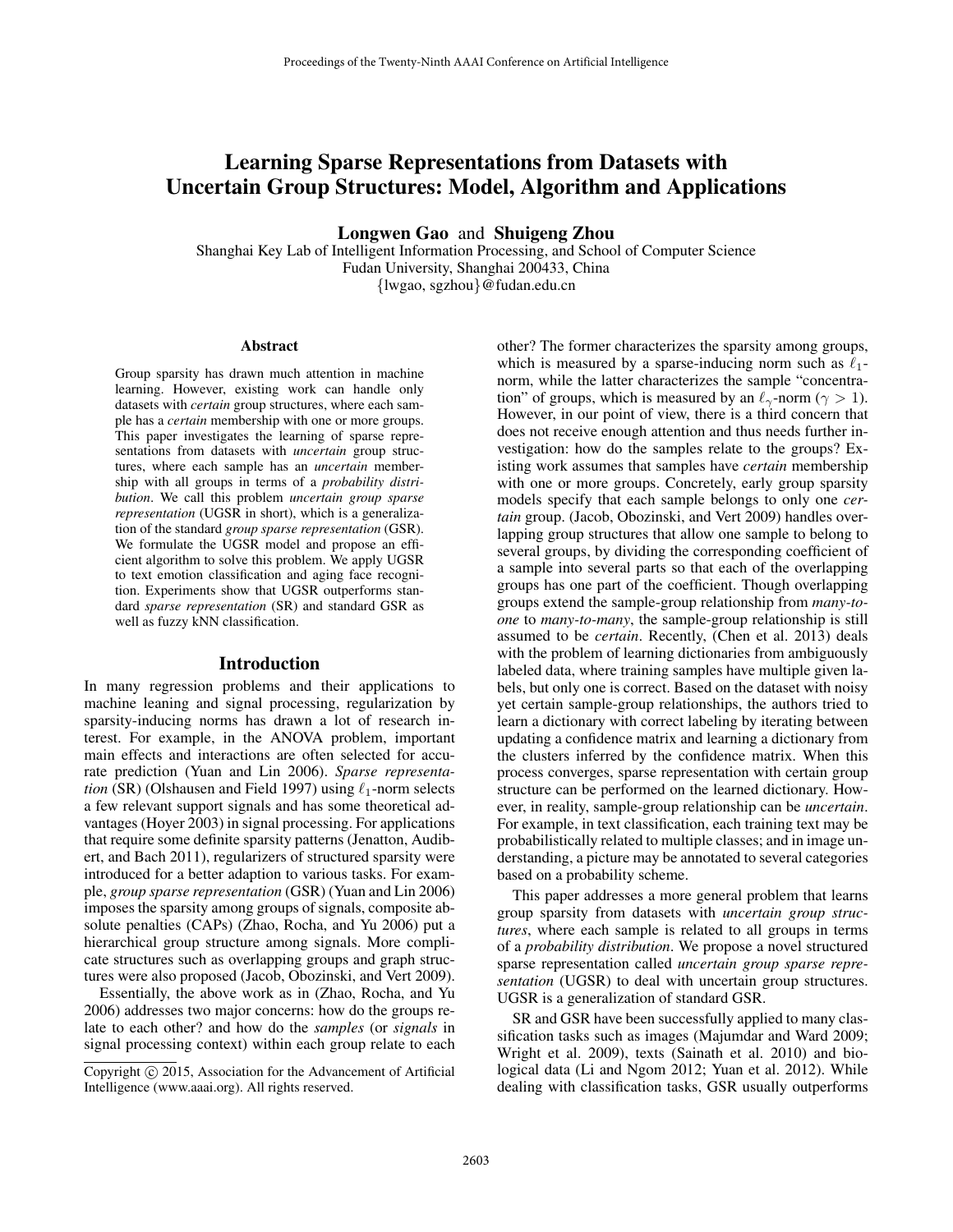SR (Majumdar and Ward 2009) because group sparsity works better when the underlying samples are strongly group-sparse (Huang and Zhang 2009). However, as we have mentioned above, standard SR and GSR cannot handle probabilistic labels in classification tasks. On the other hand, in the literature of classification, fuzzy classification deals with how to assign objects to different classes based on fuzzy set theory. For example, the fuzzy  $k$ -NN (FkNN) method employs fuzzy set theory to predict fuzzy class membership (Keller, Gray, and Givens 1985). However, such methods are used mainly for classification or clustering, and can handle only fuzzy class membership. On the contrary, UGSR is a generalization of the standard GSR and is applicable to all situations of sparse selection. Furthermore, our experiments show that UGSR outperforms standard SR and GSR as well as the fuzzy kNN method in text emotion classification and aging face recognition.

Contributions of this paper are as follows: 1) We propose a novel group sparse representation model UGSR that can handle uncertain group structures. 2) We show that UGSR is a generalization of the standard GSR in a higher dimensional affine space. 3) We define the classification rule for UGSR and apply UGSR to classification tasks with probabilistic or weighted labels. 4) We conduct experiments to validate the UGSR model and algorithm. Experimental results show that UGSR outperforms standard GSR and SR as well as the fuzzy kNN method.

# **Preliminaries**

Here we briefly introduce standard SR and GSR in the context of classification. Assume that we have  $M$  training samples in  $\mathcal{R}^d$  that fall into G different classes, each training sample i has a label in  $\{1..G\}$ . Given a test sample y, we are to label it according to the labels of the training samples.

*Sparse representation* (SR) represents the test sample as a linear combination of the training samples while requiring the coefficients to be sparse. These training samples together constitute a dictionary  $D \in \mathcal{R}^{d \times M}$ . SR is to solve the following optimization problem:

$$
\min_{\mathbf{x} \in \mathcal{R}^M} \left\{ \frac{1}{2} \left\| \mathbf{y} - \mathbf{D} \mathbf{x} \right\|_2^2 + \lambda R_1(\mathbf{x}) \right\}
$$
\nwith  $R_1(\mathbf{x}) = \sum_{i=1}^M |\mathbf{x}_i|,$ \n
$$
(1)
$$

where  $\lambda > 0$  is a tradeoff parameter. The first term is the regression error, and the second term  $R_1$  is an  $\ell_1$ -norm that imposes sparsity to the coefficient vector  $x$ .

*Group sparse representation* (GSR) uses label information during representation by requiring the coefficients corresponding to different class labels to be sparse. Let  $\mathcal{G}_g$  be the group of indices of training samples with label  $g \in$  ${1..G}$ , GSR can be formulated as:

$$
\min_{\mathbf{x}\in\mathcal{R}^M} \left\{ \frac{1}{2} \left\| \mathbf{y} - \mathbf{D}\mathbf{x} \right\|_2^2 + \lambda R_2(\mathbf{x}) \right\} \nwith R_2(\mathbf{x}) = \sum_{g=1}^G \sqrt{\sum_{i \in \mathcal{G}_g} \mathbf{x}_i^2} = \sum_{g=1}^G \left\| \mathbf{x}_{\mathcal{G}_g} \right\|_2,
$$
\n(2)

where  $\lambda > 0$  is a tradeoff parameter. The first term is the regression error as in SR, and the second term  $R_2$  can be seen as an  $\ell_{1/2}$ -norm: the  $\ell_2$ -norm is for the elements of the coefficient vector  $x$  inside each group and is used as an indicator of the "concentration" of samples, different from the group "sparsity" measured by the  $\ell_1$ -norm.

After the coefficient vector  $x$  in Eq. (1) or (2) is computed, we can decide which is the most suitable label for a test sample  $y$ . The maximum  $\ell_2$  support rule (Sainath et al. 2010) works well with both SR and GSR. It classifies a test sample  $y$  as follows:

$$
label^* = \arg\max_{g \in \{1..G\}} \left\| \boldsymbol{x}_{\mathcal{G}_g} \right\|_2.
$$
 (3)

# The UGSR Model

## Uncertain group sparse representation (UGSR)

We define the *uncertain group structure* underlying a dataset as follows: given a dictionary  $D=[D^1 \dots D^M] \in \mathcal{R}^{d \times M}$ , which is a collection of M sample vectors in  $\mathcal{R}^d$ , and  $D^i$ is the *i*-th sample. Those samples belong to  $G$  groups labeled by 1..G. The uncertain group structure implies the probabilistic relationship between each sample and each group. Assume that the  $i$ -th sample associates with the  $g$ th group by a given probability  $\overline{P_g}$ , where  $g \in \{1..G\}$  and  $i \in \{1..M\}$ . Then, we denote  $\mathbf{P}^i$  as the *probability distribution vector* of sample i with regard to all groups, and the g-th element of the distribution vector is probability  $P_g^i$ . Since  $P^i$  is a distribution, we have  $\sum_{g \in \{1..G\}} P_g^i = 1$  for all i, and  $P_g^i \ge 0$  for all i and g. The distribution vectors of all samples in dictionary D form a *distribution matrix*  $P=[P^1 \dots P^M]$ . Given dictionary D and the corresponding distribution matrix P, for a new sample  $y \in \mathcal{R}^d$ , *uncertain group sparse representation* (UGSR) is to represent y as a sparse linear combination of all vectors in  $D$  by using  $P$ .

To handle uncertain group structures, we have to take into consideration the group distributions of samples. We define the concept of *group distribution sparsity* as follows:

**Definition 1.** Given a group distribution  $P<sup>i</sup>$  of sample *i*, its sparsity  $Sp(\boldsymbol{P}^i)$  is defined as:

$$
Sp(\mathbf{P}^i) = \sqrt{\|\mathbf{P}^i\|_{\frac{1}{2}}} = \sum_{g=1}^G \sqrt{\mathbf{P}_g^i}.
$$
 (4)

We use the square root of  $\ell_{\frac{1}{2}}$ -norm to indicate the sparsity of  $P^i$  because  $\ell_0$ -norm is too strict and  $\ell_1$ -norm is a constant by the equality  $\sum_{g \in \{1..G\}} P_g^i$ =1. So a sparser  $P^i$  means its component values concentrate on fewer groups. Such a distribution is more informative because its entropy is smaller according to information theory. In contrast, a non-sparse distribution is more uniform and thus may contribute less in reducing the number of representing vectors. We formulate the UGSR model as below:

$$
\min_{\boldsymbol{x} \in \mathcal{R}^M} \left\{ \frac{1}{2} \left\| \boldsymbol{y} - \boldsymbol{D}\boldsymbol{x} \right\|_2^2 + \lambda R_p(\boldsymbol{x}) \right\}
$$
\nwith  $R_p(\boldsymbol{x}) = \sum_{g=1}^G \sqrt{\sum_{i=1}^M \boldsymbol{P}_g^i \boldsymbol{x}_i^2},$ \n
$$
(5)
$$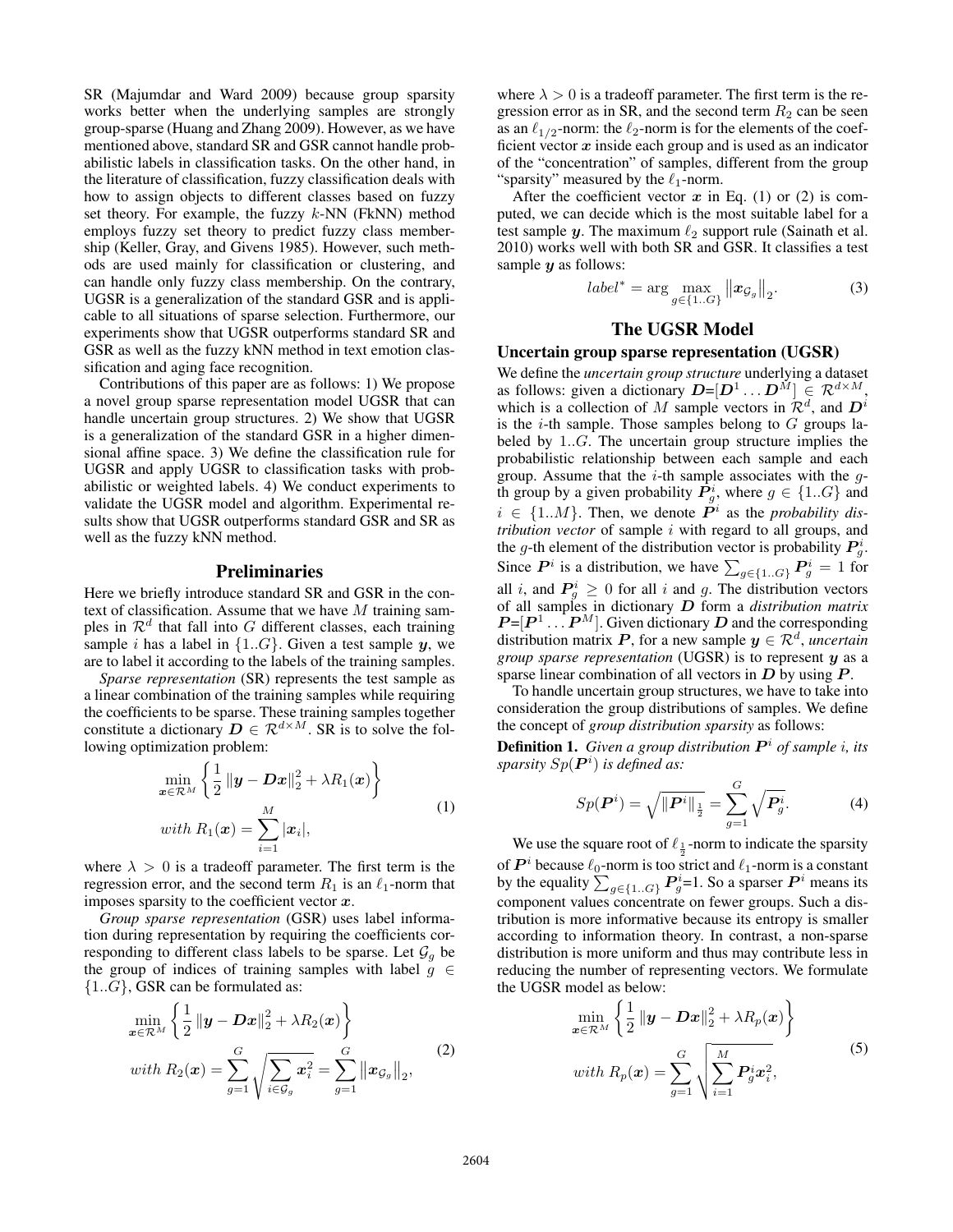where  $\lambda > 0$  is a tradeoff parameter. The first term is the regression error that is the same as in SR and GSR. The second term  $R_p(x)$  is the uncertain group sparse regularizer that ensures dual sparsity: the selected samples should be sparse and their group distributions should also be sparse. Note that R<sup>p</sup> concerns about the *relationship between samples and groups*, which is different from the regularizer in (Jenatton, Audibert, and Bach 2011) that adds weights to balance the overlapping groups, *i.e*., the latter concerns about the *relationship among groups*. We have the following theorems to elaborate the properties of the UGSR model.

**Theorem 1.**  $\forall x \in \mathcal{R}^M$ ,  $\exists C_1, C_p \in \mathcal{R}$  such that  $R_1(x) \leq$  $C_1R_p(\boldsymbol{x})$  and  $R_p(\boldsymbol{x}) \leq C_pR_1(\boldsymbol{x})$  hold.

*Proof.* This result is straightforward since it can be shown that  $R_p$  is also a norm defined in  $\mathcal{R}^M$ , and  $\mathcal{R}^M$  is a finite dimensional Hilbert space. Thus, they are equivalent norms, and so the theorem is proved. П

**Theorem 2.**  $\forall C \in \mathcal{R}, \forall i, j \in \{1..M\}, \text{if } x \text{ minimizes}$  $R_p(x)$  with respect to  $R_1(x) = C$ , and if  $Sp(P^i)$  <  $Sp(P<sup>j</sup>)$ , then  $|x_i| > |x_j|$ .

*Proof.* As we are to prove the relation between two absolute component values of  $\boldsymbol{x},$  let  $\boldsymbol{u}_i\!\!=\!\!|\boldsymbol{x}_i|\geq 0$  for  $i\!\!=\!\!1..M,$  we have

$$
R_1(\boldsymbol{x}) = \sum_{i=1}^M \boldsymbol{u}_i, R_p(\boldsymbol{x}) = \sum_{g=1}^G \sqrt{\sum_{i=1}^M \boldsymbol{P}_g^i \boldsymbol{u}_i^2}.
$$
 (6)

Considering the fact that  $u$  minimizes  $f(u)$  =  $\sum_{g=1}^G \sqrt{\sum_{i=1}^M \bm{P}_g^i \bm{u}_i^2} + \alpha \left(\sum_{i=1}^M \bm{u}_i - C\right)$ , we have

$$
\frac{\partial f(\boldsymbol{u})}{\partial \boldsymbol{u}_i} = \sum_{g=1}^G \frac{\boldsymbol{P}_g^i \boldsymbol{u}_i}{\sqrt{\sum_{l=1}^M \boldsymbol{P}_g^l \boldsymbol{u}_l^2}} + \alpha = 0, \forall i \in \{1..M\}. \tag{7}
$$

Thus,

$$
-\alpha = \sum_{g=1}^{G} \frac{\boldsymbol{P}_g^i \boldsymbol{u}_i}{\sqrt{\sum_{l=1}^{M} \boldsymbol{P}_g^l \boldsymbol{u}_l^2}}, \forall i \in \{1..M\}.
$$
 (8)

Considering the indexes of two elements in  $u: i$  and j, the following equation holds:

$$
\sum_{g=1}^{G} \frac{\boldsymbol{P}_{g}^{i} \boldsymbol{u}_{i}}{\sqrt{\sum_{l=1}^{M} \boldsymbol{P}_{g}^{l} \boldsymbol{u}_{l}^{2}}} = \sum_{g=1}^{G} \frac{\boldsymbol{P}_{g}^{j} \boldsymbol{u}_{j}}{\sqrt{\sum_{l=1}^{M} \boldsymbol{P}_{g}^{l} \boldsymbol{u}_{l}^{2}}}.
$$
(9)

Let us focus on the variables associated with  $i$  and  $j$ , and consider the rest variables fixed, this is the same as the case when  $M=2$ . So without loss of generalization, let  $G=2$ ,  $M=2$ ,  $i=1$  and  $j=2$ , Eq. (9) becomes

$$
\frac{P_1^1 u_1}{\sqrt{P_1^1 u_1^2 + P_1^2 u_2^2}} + \frac{P_2^1 u_1}{\sqrt{P_2^1 u_1^2 + P_2^2 u_2^2}} = \frac{P_1^2 u_2}{\sqrt{P_1^1 u_1^2 + P_1^2 u_2^2}} + \frac{P_2^2 u_2}{\sqrt{P_2^1 u_1^2 + P_2^2 u_2^2}}.
$$
\n(10)

The left part is monotonic with respect to  $u_1$ , which increases as  $u_1$  becomes larger, and so is the right part with respect to  $u_2$ . By the distribution property, we have

$$
P_1^1 + P_2^1 = P_1^2 + P_2^2 = 1.
$$
 (11)

By  $Sp(\mathbf{P}^1)$  <  $Sp(\mathbf{P}^2)$  we have  $\sqrt{\mathbf{P}^1_1} + \sqrt{\mathbf{P}^1_2}$  <  $\sqrt{P_1^2} + \sqrt{P_2^2}$ . Square on both sides, we have  $P_1^1 P_2^1 <$  $P_1^2 P_2^2$ . Combine this with Eq. (11), we get  $|P_1^1 - P_2^1| >$  $\left| \frac{\mathbf{P}_1^2 - \mathbf{P}_2^2}{\mathbf{P}_1^2} \right|$ . By a simple discussion on the signs inside the absolute formulas, we can get the following inequality:

$$
\frac{P_1^1 - P_1^2}{\sqrt{P_1^1 + P_1^2}} < \frac{P_2^2 - P_2^1}{\sqrt{P_2^1 + P_2^2}}.\tag{12}
$$

Let  $u_1=u_2$  in Eq. (10), we have

$$
\frac{P_1^1 - P_1^2}{\sqrt{P_1^1 + P_1^2}} = \frac{P_2^2 - P_2^1}{\sqrt{P_2^1 + P_2^2}}.
$$
 (13)

Considering Ineq. (12) and Eq. (13), to satisfy Eq. (10), we have to increase  $u_1$  and decrease  $u_2$ . So we have  $u_1>u_2$ .

Theorem 1 indicates that minimizing  $R_1$  or  $R_p$  to a certain degree will cause the other one to decrease. Theorem 2 means that  $R_p$  prefers to assign larger values to samples with sparser group distributions. Thus for coefficient vectors achieve the same  $R_1$ , the  $R_p$  regularizer prefers the one whose elements correspond to samples with sparser group distributions, and consequently the coefficient vectors generated by UGSR are more informative and useful. The following theorem describes the relationship between the UGSR regularizer and the standard GSR regularizer.

**Theorem 3.** Let  $R_p$  be an uncertain group sparse reg*ularizer on* R<sup>M</sup> *with* G *uncertain groups, there exists a group sparse regularizer*  $R_2$  *on*  $\overline{\mathcal{R}^N}$   $(N = GM)$  such that group sparse regularizer  $R_2$  on  $\mathcal{R}^N$  ( $N = GM$ ) such that  $R_p = R_2 \circ \mathbf{B}$ , where  $\mathbf{B} = [\sqrt{\mathbf{B}_1}; \ldots; \sqrt{\mathbf{B}_G}] \in \mathcal{R}^{N \times M}$ and  $\forall g \in \{1..G\}$ ,  $\bm{B}_g \in \mathcal{R}^{M \times M}$  is a diagonal matrix with  $diagonal$  elements  $\mathbf{B}_g^{\top}(i,i) = \mathbf{P}_g^i$ ,  $i \in \{1..M\}$ .

*Proof.* By the definitions of uncertain regularizer  $R_p$  and diagonal matrices  $B_q$ ,  $q \in \{1..G\}$ ,  $R_p$  can be rewritten as

$$
R_p(\boldsymbol{x}) = \sum_{g=1}^G \sqrt{\boldsymbol{x}^\top \boldsymbol{B}_g \boldsymbol{x}} = \sum_{g=1}^G ||\boldsymbol{x}||_{\boldsymbol{B}_g}.
$$
 (14)

If we write those  $||x||_{B_g}$  in the form of column vectors, the sum above can be seen as an  $\ell_1$ -norm as below:

$$
\sum_{g=1}^{G} ||\boldsymbol{x}||_{\boldsymbol{B}_g} = \left\| \left( \begin{array}{c} \sqrt{\boldsymbol{x}^{\top} \boldsymbol{B}_1 \boldsymbol{x}} \\ \vdots \\ \sqrt{\boldsymbol{x}^{\top} \boldsymbol{B}_G \boldsymbol{x}} \end{array} \right) \right\|_1.
$$
 (15)

Since each  $B<sub>g</sub>$  is a diagonal matrix and its elements are all non-negative, we rewrite it as the product of its square root  $\boldsymbol{B}_g = \sqrt{\boldsymbol{B}_g}^{\top} \sqrt{\boldsymbol{B}_g}.$  Thus,

$$
\sqrt{\boldsymbol{x}^{\top}\boldsymbol{B}_{g}\boldsymbol{x}} = \sqrt{\boldsymbol{x}^{\top}\sqrt{\boldsymbol{B}_{g}}^{\top}\sqrt{\boldsymbol{B}_{g}}\boldsymbol{x}} = \left\|\sqrt{\boldsymbol{B}_{g}}\boldsymbol{x}\right\|_{2}.
$$
 (16)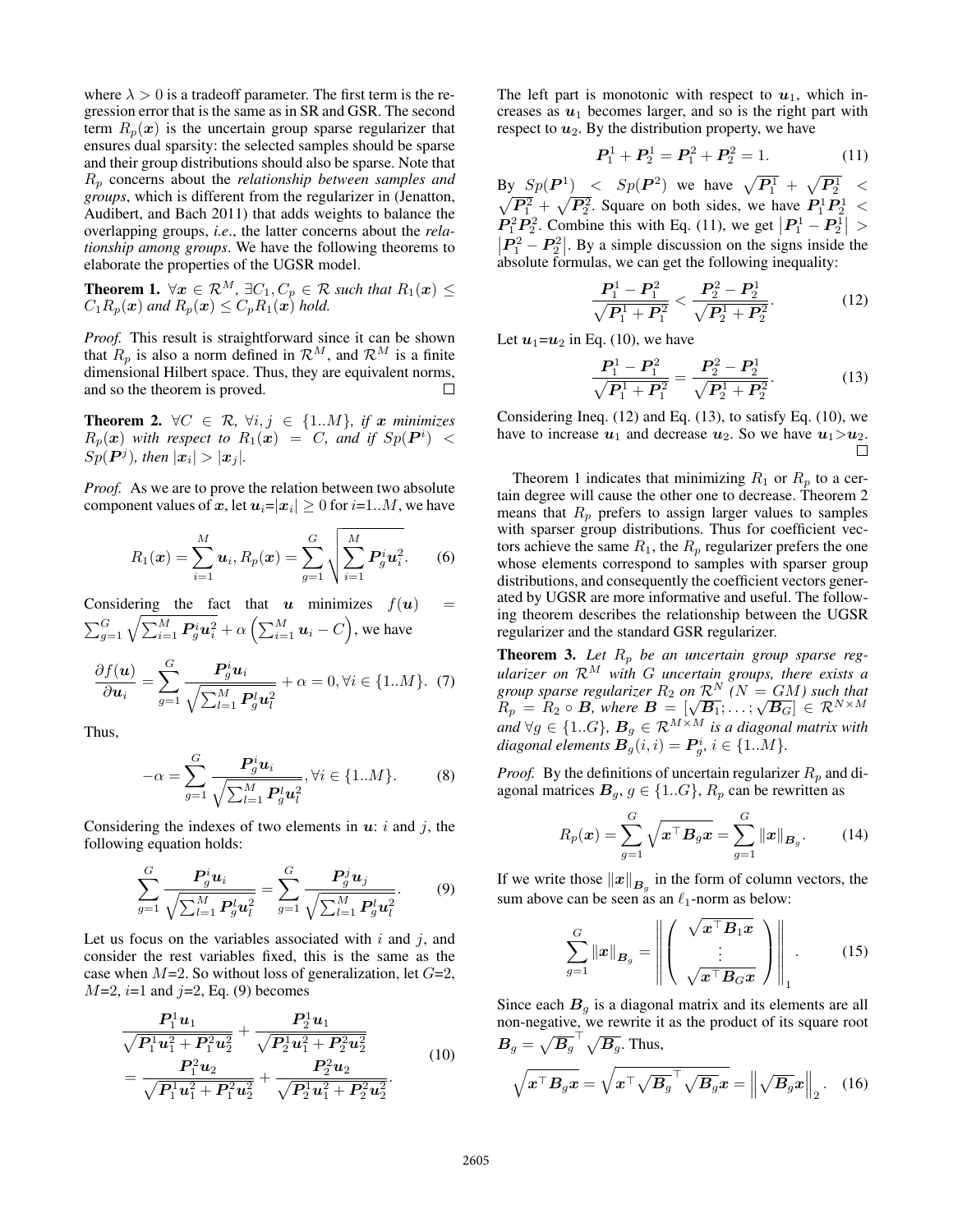So the  $R_p$  regularizer in Eq. (15) can be seen as a group sparse regularizer formed by an  $\ell_1/\ell_2$ -norm:

$$
\left\| \left( \begin{array}{c} \left\| \sqrt{B_1} x \right\|_2 \\ \vdots \\ \left\| \sqrt{B_G} x \right\|_2 \end{array} \right) \right\|_1 = \left\| \left( \begin{array}{c} \sqrt{B_1} x \\ \vdots \\ \sqrt{B_G} x \end{array} \right) \right\|_{1,2} . \tag{17}
$$

If we define the group sparse regularizer  $R_2$  as the  $\ell_1/\ell_2$ norm on  $\mathcal{R}^N$  (N=GM) and let  $\mathbf{B} = [\sqrt{\mathbf{B}_1}; \dots; \sqrt{\mathbf{B}_G}] \in$  $\mathcal{R}^{N \times M}$ ,  $R_p$  is actually a composition of the higher dimensional group sparse regularizer  $R_2$  and the affine transformation B, *i.e.*,  $R_p(x) = R_2(Bx)$ . For  $R_2$ , there are G groups, each of which contains M samples.

It can be seen that the uncertain group sparse regularizer  $R_p$  and the group sparse regularizer  $R_2$  are the same when  $\overline{P}$  is assigned with binary values (each  $P^i$  has exactly one "1"). That is, for *certain* group structures, UGSR degenerates into GSR. Therefore,  $R_p$  is a generalized group sparse regularizer in a higher dimensional affine space.

## Classification based on UGSR

We consider both *hard classification* and *soft classification*. Here probabilistic group distribution is used to describe group uncertainty of training samples. Given a test sample  $y \in \mathcal{R}^d$ , *hard classification* is to predict  $y$ 's most-likely class label, while *soft classification* is to compute y's probability distribution over all classes.

In classification using GSR, the classes of training samples are used as groups. In the uncertain group structure setting, each training sample relates to all groups, which makes the standard group sparse regularizer impose less sparsity. When applying the UGSR model, we actually provide dual sparsity to test samples: the sparsity of training samples as in SR and the sparsity of their group distributions. The second sparsity makes UGSR favorably select training samples that are more informative and useful for classification.

*Hard classification*. In classification using SR and GSR, the maximum  $\ell_2$  support rule is used to determine the class label of y. However, in our uncertain setting, the  $\ell_2$  supports of different classes may be equal to each other as each sample is related to all classes, this may degrade the performance of the maximum  $\ell_2$  support classification rule. So we propose a generalized maximum  $\ell_2$  support rule for hard classification based on the UGSR model:

$$
label^* = \arg\max_{g \in \{1..G\}} \left\{ \left\| \sqrt{B_g} x \right\|_2 \right\},\tag{18}
$$

where  $\left\| \sqrt{B_g} x \right\|_2$  indicates sample "concentration" of group  $g$ , which is consistent with the same concept in standard group sparsity and the maximum  $\ell_2$  support rule in a higher dimensional affine space.

*Soft classification*. The goal is to compute the probability distribution of test sample  $y$  associating with all classes (or groups). For UGSR, we use the normalized value of  $\left\|\sqrt{B_g}x\right\|_2$  to measure the probability  $P_g^*$  of y belonging to class q. So for each class  $q \in \{1..G\}$ , we have

$$
P_g^* = \frac{\left\| \sqrt{B_g} x \right\|_2}{\sum_{h=1}^G \left\{ \left\| \sqrt{B_h} x \right\|_2 \right\}}.
$$
 (19)

### Algorithm 1 Proximity Algorithm for SR and GSR

**Input:** dictionary  $D$ , test vector  $y$ Initialize  $x = 0$ repeat  $\bm{u} = \bm{x} - \frac{1}{L}\bm{D}^\top(\bm{D}\bm{x} - \bm{y})$  $\boldsymbol{x} = Prox \frac{\lambda}{L} R(\boldsymbol{u})$ until  $x$  converges

For comparison, we also let SR and GSR output a probability distribution of test sample  $y$  associating with all classes. The probability  $P_g^*$  of y belonging to class g is evaluated by

$$
\boldsymbol{P}_{g}^{*} = \frac{\left\| \boldsymbol{x}_{\mathcal{G}_{g}} \right\|_{2}}{\sum_{h=1}^{G} \left\| \boldsymbol{x}_{\mathcal{G}_{h}} \right\|_{2}}.
$$
 (20)

# The UGSR Algorithm

Here we present an efficient algorithm to solve the UGSR model via proximity operator.

## Basic proximal method

Let  $f(x) = \frac{1}{2} ||y - Dx||_2^2$  and R be any sparse-inducing regularizer we mentioned above. As  $f$  is a smooth differentiable function, we can linearize it around the current point  $x<sup>t</sup>$  at each iteration and reformulate it as in (Bach et al. 2011), the optimization within the iteration becomes

$$
\min_{\boldsymbol{x}\in\mathcal{R}^M} \left\{ \frac{1}{2} \left\| \boldsymbol{x} - (\boldsymbol{x}^t - \frac{1}{L}\nabla f(\boldsymbol{x}^t)) \right\|_2^2 + \frac{\lambda}{L} R(\boldsymbol{x}) \right\}, \quad (21)
$$

where L is the upper bound of  $||D^{\top}D||_2$  (Argyriou et al. 2011). Here, we recall the definition of proximity operator introduced by Moreau (Moreau 1962) as follows:

**Definition 2.**  $\varphi$  *is a real-valued convex function on*  $\mathcal{R}^M$ *, its proximity operator*  $Prox_{\varphi}x(u)$  *is defined as:* 

$$
\arg\min_{\boldsymbol{x}} \left\{ \frac{1}{2} \left\| \boldsymbol{u} - \boldsymbol{x} \right\|_2^2 + \varphi(\boldsymbol{x}) : \boldsymbol{u} \in \mathcal{R}^M \right\}.
$$
 (22)

Let u be the standard gradient descent of  $x^t$  and  $\varphi$  be the sparse-inducing regularizer R, so  $\mathbf{u} = \mathbf{x}^t - \frac{1}{L} \nabla f(\mathbf{x}^t)$ , the update rule for Eq. (21) is

$$
\boldsymbol{x} = Prox_{\frac{\lambda}{L}R}(\boldsymbol{x}^t - \frac{1}{L}\nabla f(\boldsymbol{x}^t)).
$$
 (23)

This optimization process is shown in Algorithm 1, which is applied to solving the optimization problems of SR and GSR since  $Prox_{\frac{\lambda}{L}R_1}(\boldsymbol{u})$  and  $Prox_{\frac{\lambda}{L}R_2}(\boldsymbol{u})$  can be computed directly (Bach et al. 2011).

# Proximity operator computation of the uncertain group sparse regularizer  $R_p$

As we have shown,  $R_p$  can be reformulated as a composition of a group regularizer  $R_2$  on  $\mathcal{R}^N$  and an affine transformation  $B$  in Theorem 3. Combining Eq. (21), Eq. (22) and Theorem 3, we get the following optimization problem:

$$
\min_{\boldsymbol{x}} \left\{ \frac{1}{2} \left\| \boldsymbol{u} - \boldsymbol{x} \right\|_2^2 + \frac{\lambda}{L} R_2(\boldsymbol{B}\boldsymbol{x}) : \boldsymbol{u} \in \mathcal{R}^M \right\}.
$$
 (24)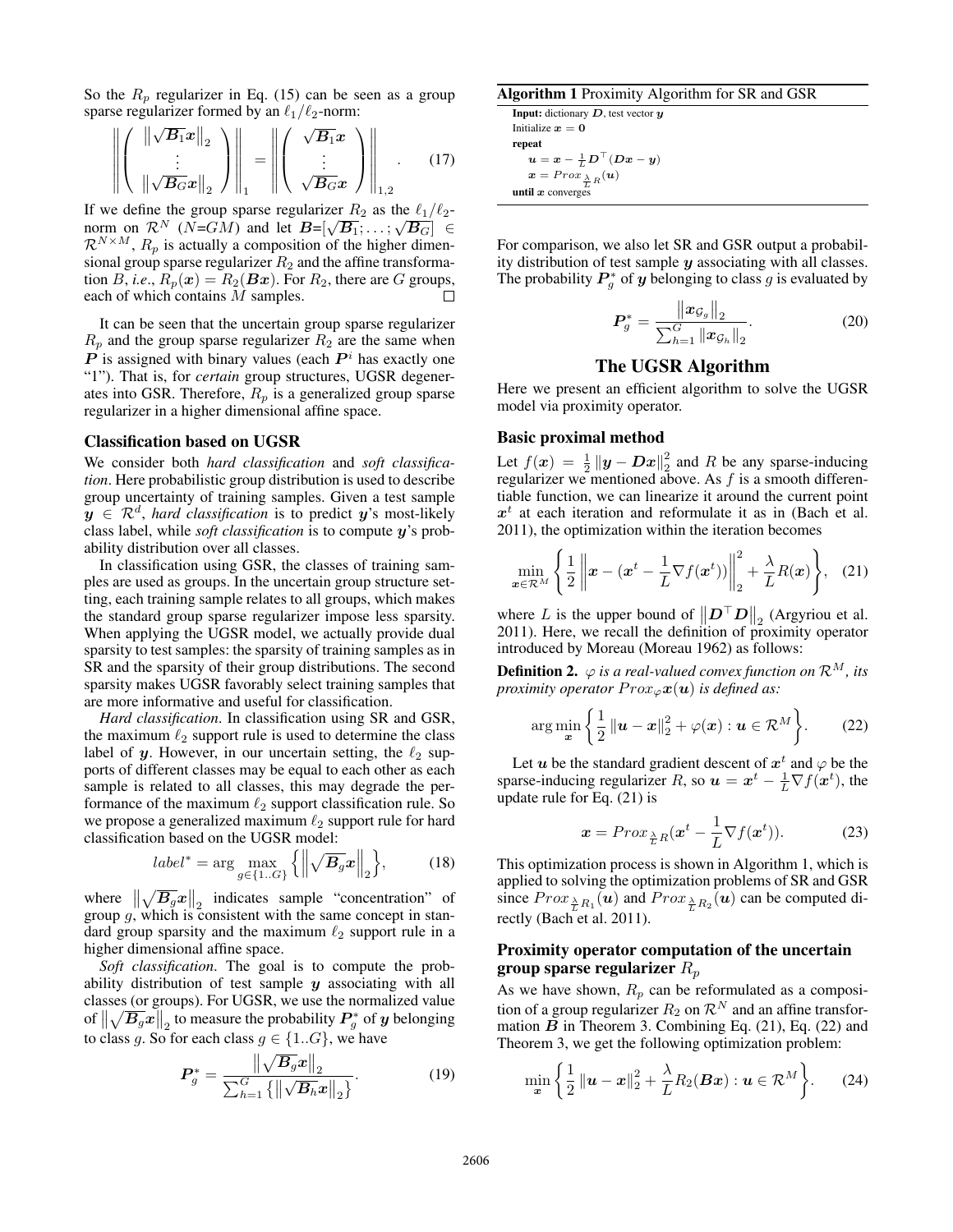### Algorithm 2 Proximity Algorithm for UGSR

Input: dictionary  $D$ , distribution matrix  $P$ , test vector  $y$ Initialize  $x = 0$  $\boldsymbol{B} = [\sqrt{diag(\boldsymbol{P}_1)};\dots;\sqrt{diag(\boldsymbol{P}_G)}]$ repeat  $\bm{u} = \bm{x} - \frac{1}{L}\bm{D}^\top(\bm{D}\bm{x} - \bm{y})$ Initialize  $v = 0$ repeat  $\boldsymbol{w} = \boldsymbol{v} - c\boldsymbol{B}\boldsymbol{B}^\top \boldsymbol{v} + \boldsymbol{B}\boldsymbol{u}$  $\boldsymbol{v} = \kappa \boldsymbol{v} + (1 - \kappa) \left( \boldsymbol{w} - Prox \frac{\lambda}{cL} R_2 \left( \boldsymbol{w} \right) \right)$ until  $v$  converges  $\boldsymbol{x} = \boldsymbol{u} - c\boldsymbol{B}^\top\boldsymbol{v}$ until  $x$  converges

 $R_2$  can be computed directly as in (Bach et al. 2011). Let  $\mathcal{G}_g = \{(g-1)M+1, \dots, gM\}$  be a group of indices and  $w \in$  $\mathcal{R}^N$ . Then,

$$
[Prox_{\mu R_2}(\boldsymbol{w})]_{\mathcal{G}_g} = \left(1 - \frac{\mu}{\left\|\boldsymbol{w}_{\mathcal{G}_g}\right\|_2}\right)_+ \boldsymbol{w}_{\mathcal{G}_g} \qquad (25)
$$

for  $g \in \{1..G\}$ , where  $\mu > 0$  and  $(\cdot)_+ = \max(\cdot, 0)$ . Now we adapt the theorem from (Micchelli, Shen, and Xu 2011) that relates the computation of  $Prox_{\frac{\lambda}{L}R_p}$  with the computation of  $Prox_{\mu R_2}$  to our circumstance as follows:

**Theorem 4.** Let  $u \in \mathbb{R}^M$ ,  $c > 0$ , and define the mapping  $H: \mathcal{R}^N \mapsto \mathcal{R}^N$  as

$$
H(\boldsymbol{v}) = \left(\boldsymbol{I} - Prox_{\frac{\lambda}{cL}R_2}\right) \left(\left(\boldsymbol{I} - c\boldsymbol{B}\boldsymbol{B}^\top\right)\boldsymbol{v} + \boldsymbol{B}\boldsymbol{u}\right).
$$
\n(26)

*Then, the following equation holds if and only if*  $v \in \mathcal{R}^N$  *is a fixed-point of* H*.*

$$
Prox_{\frac{\lambda}{L}R_p}(\boldsymbol{u}) = \boldsymbol{u} - c\boldsymbol{B}^\top \boldsymbol{v}.
$$
 (27)

By the theorem above, computing  $Prox_{\frac{\lambda}{L}R_p}$  relies on computing the fixed-point of  $H$ . Note that there may be more than one fixed-point of  $H$ , but each of them gives the same proximity of  $\frac{\lambda}{L} R_p$  at u. By simple adaptation, it can be seen from (Micchelli, Shen, and Xu 2011) that  $H$  is nonexpansive and it maps  $\mathcal{R}^N$  into a closed and convex set  $\mathcal{C} \subset \mathcal{\hat{R}}^N$  that contains  $0$ , given that  $R_2$  is a Lipschitz continuous convex function and c satisfies the inequality  $\left\| \boldsymbol{I} - c \boldsymbol{B} \boldsymbol{B}^{\top} \right\|_2 \leq 1$ .

We recall that for an initial point  $v^0 \in \mathcal{R}^N$ , the Picard sequence of an operator  $\psi$  is defined as  $v^{n+1} = \psi(v^n)$ . If we choose an initial point in C for H, for example, we set  $v^0 =$ 0, the Picard sequence of  $H$  will always stay in  $C$ . Therefore, by Opial  $\kappa$ -averaged theorem (Opial 1967), the Picard sequence of  $\kappa$ -averaged operator  $H_{\kappa} = \kappa \mathbf{I} + (1 - \kappa)H$  converges to a fixed-point of H,  $\kappa \in (0,1)$ .

We summarize the algorithm for solving the UGSR model in Algorithm 2, where  $P<sub>q</sub>$  is the g-th row vector of the distribution matrix P for any  $g \in \{1..G\}$ , and  $diag(\mathbf{P}_q)$ indicates a diagonal matrix whose diagonal elements are  $\bm{P}_g^i \ (i \in \{1..M\}).$ 

### Applications and Experimental Results

We apply UGSR to two classification tasks: text emotion classification and aging face recognition. For any appli-

Table 1: Texts ("T"+ID from 619 to 624) annotated by six emotions.

| <b>EMOTIONS</b> | T619          | T620           | T621           | T622           | T623           | T624           |
|-----------------|---------------|----------------|----------------|----------------|----------------|----------------|
| ANGER           | $\Omega$      | 26             | 54             | 0              | 0              | 23             |
| <b>DISGUST</b>  | $\mathcal{D}$ | 9              | 73             | 0              | $\overline{c}$ | $\overline{4}$ |
| FEAR            | 12            | 11             | 08             | 3              | 8              | 46             |
| JOY             | 8             | $\overline{c}$ | $\overline{4}$ | 23             | 13             | 8              |
| <b>SADNESS</b>  | $\Omega$      | 31             | 39             | $\mathfrak{D}$ | 4              | 44             |
| SURPRISE        | 26            | 18             | 17             | 26             | 19             | 14             |

Table 2: Averaged performance of emotion classification.

|             | <b>STATISTICS</b> | UGSR   | GSR    | <b>SR</b> | <b>FKNN</b> |
|-------------|-------------------|--------|--------|-----------|-------------|
|             | <b>ACCURACY</b>   | 81.57% | 80.11% | 80.32%    | 75.07%      |
| HARD        | <b>PRECISION</b>  | 39.10% | 33.84% | 34.69%    | 27.33%      |
|             | RECALL            | 36.63% | 31.55% | 31 76%    | 24.41%      |
|             | F1                | 37.82  | 32.66  | 33.16     | 25.79       |
| <b>SOFT</b> | <b>DISTANCE</b>   | 0.8426 | 0.8797 | 0.8769    | 1.1299      |

cation, in addition to  $D$ , the distribution matrix  $P$  must be given. Actually, the determination of  $P$  is domaindependent. In our two tasks, the setting of  $P$  is quite different. For comparison, we also apply SR and GSR to the two tasks, and use the fuzzy  $k$ -NN (FkNN) method as a baseline classifier. For the three classifiers under the sparse representation framework, we set the parameter  $\lambda = 1$  and optimize them by the proximal method. For FkNN, we set  $k = 1$ .

We use *Accuracy* (*Acc*), *Precision* (*Pre*), *Recall* (*Rec*) and *F1-measure* (*F1*) to evaluate hard classification performance. *F1* is a combined measure of *Pre* and *Rec*, which is evaluated as  $F1 = \frac{2*Pre*Rec}{Pre+Rec}$ . We first calculate these performance measures for each class, and then evaluate their macro-average values across all classes as  $Measure_{macro} = \frac{1}{G} \sum_{g=1}^{G} Measure_g$ .

In soft classification, for each test sample we first estimate the probability distribution via Eq. (19) for UGSR and Eq. (20) for GSR and SR. Then, we calculate the distance  $(\ell_1$ -norm is used as the distance measure) between each method's output and the ground truth distribution, and finally get the averaged result across all test samples.

### Text emotion classification

We use the AffectiveText dataset (Strapparava and Mihalcea 2007) for text emotion classification: given some training texts and a set of prespecified emotions, each of these training texts is semantically related to each emotion to a certain degree. For a test text, the hard classification task is to predict the most-likely emotion of the test text, while the soft classification task is to evaluate the probability distribution of the test text semantically related to all emotions.

The dataset contains 1250 short texts, each of which is annotated with the six Eckman emotions: anger, disgust, fear, joy, sadness and surprise, which are marked as *Emotion* 1, ..., *Emotion* 6. Table 1 lists some text samples, where each value means the aggregated frequency of an emotion's keywords appearing in a text. For a training text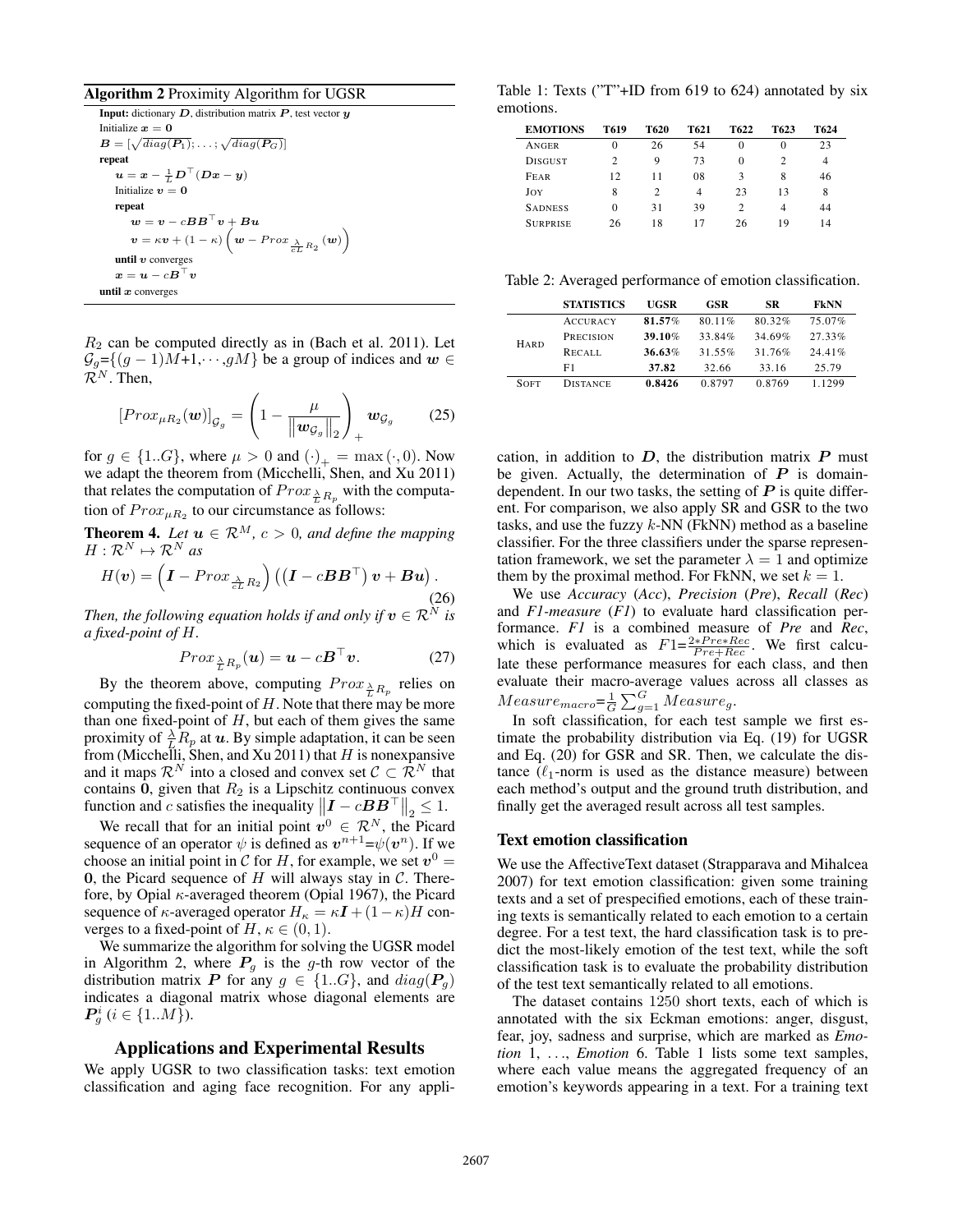Table 3: Averaged performance of aging face recognition.

|                | <b>c</b> | <b>UGSR</b>      | <b>GSR</b> | SR     | <b>FKNN</b> | <b>c</b> | <b>UGSR</b> | GSR    | SR     | FkNN   | c.    | UGSR   | <b>GSR</b> | SR     | FkNN   |
|----------------|----------|------------------|------------|--------|-------------|----------|-------------|--------|--------|--------|-------|--------|------------|--------|--------|
| Acc            |          | 67.50%           | 64.00%     | 61.00% | 65.50%      |          | 87.68%      | 86.32% | 86.19% | 85.68% | 40    | 95.70% | 95.39%     | 95.37% | 95.23% |
| PRE            |          | 55.75%           | 50.50%     | 46.50% | 53.75%      |          | 18.13%      | 10.70% | 9.86%  | 7.91%  |       | 95.70% | 95.39%     | 95.37% | 95.23% |
| <b>REC</b>     |          | 67.50%<br>64.00% | 61.00%     | 65.50% |             | 26.08%   | 17.92%      | 17.17% | 14.08% |        | 9.56% | 4.37%  | 4.14%      | 2.04%  |        |
| F <sub>1</sub> |          | 61.06            | 56.45      | 52.77  | 59.05       |          | 21.39       | 13.40  | 12.53  | 10.13  |       | 11.37  | 5.60       | 5.33   | 2.82   |
| ACC            |          | 78.61%           | 76.83%     | 76.39% | 74.50%      | 20       | 92.11%      | 91.11% | 91.11% | 90.92% | 82    | 97.80% | 97.68%     | 97.68% | 97.62% |
| PRE            |          | 26.14%           | 20.28%     | 19.05% | 14.39%      |          | 14.13%      | 6.16%  | 6.04%  | 5.04%  |       | 7.72%  | 2.87%      | 3.68%  | 0.81%  |
| <b>REC</b>     |          | 35.83%           | 30.50%     | 29.17% | 23.50%      |          | 21.10%      | 1.15%  | 11.10% | 9.25%  |       | 9.76%  | 4.88%      | 4.88%  | 2.44%  |
| F1             |          | 30.23            | 24.36      | 23.05  | 17.85       |          | 16.92       | 7.94   | 7.83   | 6.52   |       | 8.62   | 3.61       | 4.19   | 1.22   |

*i*,  $P_g^i = \frac{Emotion_g^i}{\sum_{g=1}^6 Emotion_g^i}$ , where  $Emotion_g^i$  is the aggregated

frequency of *Emotion* g's keywords appearing in text i. For classification using SR and GSR, each training text is assigned to the emotion with the highest probability, this label setting is consistent with the hard classification task that labels each test text with the most-likely emotion.

The dataset has 3082 words in total and we construct 1250 feature vectors of 3082 dimensions using term frequency for all four classifiers. We perform 10-fold cross-validation and compare their outputs with the ground truth.

For hard classification, we compute *Accuracy* and *F1* for 10 times and average the results for each classifier. The averaged results are shown in the first part of Table 2. For soft classification, we compute the distance between each classifier's output and the ground truth distribution using  $\ell_1$ -norm for 10 times, the averaged distances are shown in the second part of Table 2. From Table 2, we can see that UGSR outperforms the other three classifiers, the major reason is that UGSR properly exploits the uncertain group structure information. We also note that SR performs sightly better than GSR, this is because texts in the AffectiveText dataset are not strongly group-sparse: emotions implied in texts are heavily mixed.

# Aging face recognition

Here we use the FG-NET dataset  $<sup>1</sup>$  for aging face recogni-</sup> tion. The task is like this: there are some persons' photos taken at different ages, which are used as training samples. We are now given some of their latest photos, the task is to recognize the corresponding person of each of those photos. This is a hard classification task because we need only to assign one person to each test photo.

The FG-NET dataset contains 1002 different face photos from 82 persons. There are at least 7 face photos for each person at age from 1 to 69 years old. We use the photo of each person taken at her/his oldest age as the test photo and the rest 920 photos as training photos. If we do not consider age information, this task is simply a traditional face recognition task. However, it is a well-known fact that a person's face changes as s/he grows old, and for most people, photos taken at older ages are more similar to the latest photos than the photos taken at younger ages. Considering this, for the g-th person in the training set, let  $MaxAge_a$  be the age corresponding to her/his latest photo, we define the probability

of the person's photo i taken at age  $Age_i$  similar to her/his latest photo as  $P_g^i = \frac{Age_i}{MaxAge_g}$ , and  $P_g^i = 0$  ( $j \neq g$ ). As each photo can belong to only one person correctly and  $P_g^i$  itself does not constitute a distribution, we create an *artificial* label 'OTHER', which indicates anyone but the *correct* person. For any photo i of person g, we have  $P^i_{OTHER}$ =1- $P^i_g$ , which means the probability of photo  $i$  not being person  $\ddot{g}$ . However, when using the classification rules (3) and (18), we omit the influence of the 'OTHER' label, because 'OTHER' predictions are not considered.

We first resize all photos to bitmaps of 500 pixels to 400 pixels with only gray scales. By extracting Gabor face feature vectors as in (Yang and Zhang 2010) from those resized photos, we get a feature vector of 121520 dimensions for each face photo. Then, we use principal component analysis to reduce the dimensionality of all face vectors to 500.

We evaluate the classifiers by considering different numbers of classes (persons). Given  $c$  classes, we repeat the following steps 100 times: first, randomly select  $c$  classes from the total 82 classes, then run the four classification methods and record their macro-averaged *Acc*, *Pre*, *Rec* and *F1* values. After the 100 times are over, we average the *Acc*, *Pre*, *Rec* and *F1* values. Here, c is set to 2, 6, 12, 20, 40 and 82, respectively. The results are presented in Table 3. From the experimental results, we can see that 1) as the number of classes increases, all classifiers show worsening performance, which is reasonable. 2) In all settings, UGSR demonstrates advantage over the other three classifiers because it takes advantage of the probability information of all photos taken at different ages. 3) GSR outperforms SR because the training samples are strongly group-aware: training photos of different persons demonstrate considerable discrepancy.

# **Conclusion**

In this paper, we propose a new group sparsity model UGSR to learn group sparse representations from datasets with uncertain group structures, which is a generalization of the standard group sparse representation. An efficient algorithm based on proximity operator is developed to solve the UGSR model. To demonstrate the effectiveness and advantage of the new model, we apply UGSR to two classification tasks: text emotion classification and aging face recognition, where training samples are probabilistically related to different class labels. Experimental results validate the advantage of UGSR over standard GSR and SR as well as fuzzy kNN.

 ${}^{1}FG-NET$ database: http://sting.cycollege.ac.cy/ alanitis/fgnetaging/.